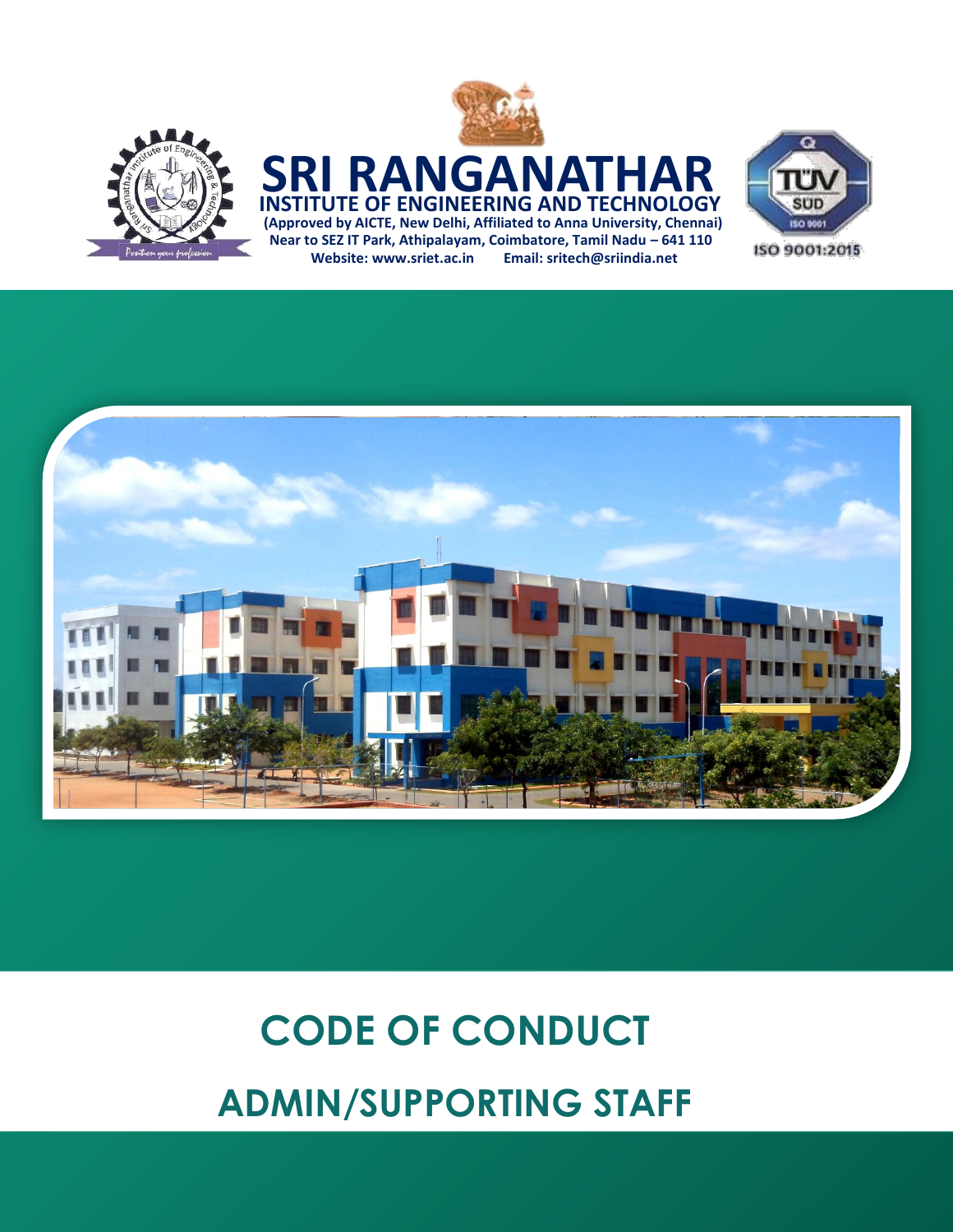## **TABLE OF CONTENTS**

| 1. GENERAL                                    |  |
|-----------------------------------------------|--|
| 2. CONFIDENTIALITY AND PROFESSIONAL BEHAVIOUR |  |
| 3. DISCIPLINARY RULES                         |  |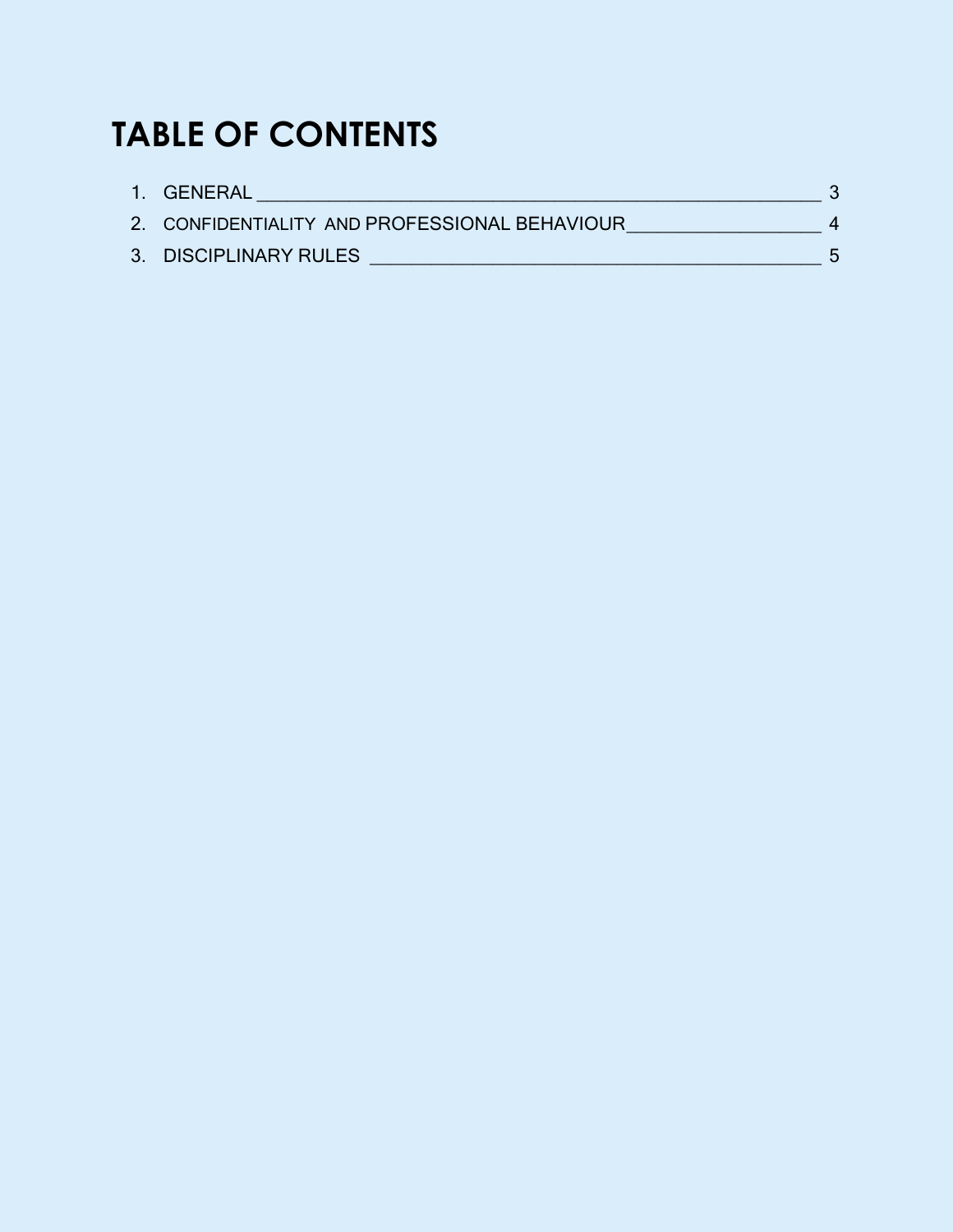- 1. Staff members should display the highest possible standards of professional behavior that is required in an educational establishment
- 2. Staff members should seek to co-operate with their colleagues, providing support, help and guidance as required by them and Head of Department (HOD) /administrative head, and enable effective communication throughout the institute.
- 3. Staff members should not use their position in the institute for private advantage or gain.
- 4. Staff members should avoid words and deeds that might bring the institute into disrepute or might undermine colleagues in the perception of others (staff/students/parents/community).
- 5. Staff members should retain professional independent objectivity and not promote dogma or political bias to others in their working activities.
- 6. Staff members should be aware of, and should follow institute policies systems and procedures. They should normally communicate through the management structure, and should ensure students do likewise.
- 7. Continuing professional development and support shall be provided by the institute and, where appropriate and agreed, will be based on the objectives of the Institute Development Plan. Periodically, employees will be required to attend certain training activities.
- 8. Staff members should attend their place of work punctually in accordance with their conditions of service. Those unable to avoid being late or absent should, whenever possible, give as much notice to the HOD or administrative head, so that alternative arrangements may be made.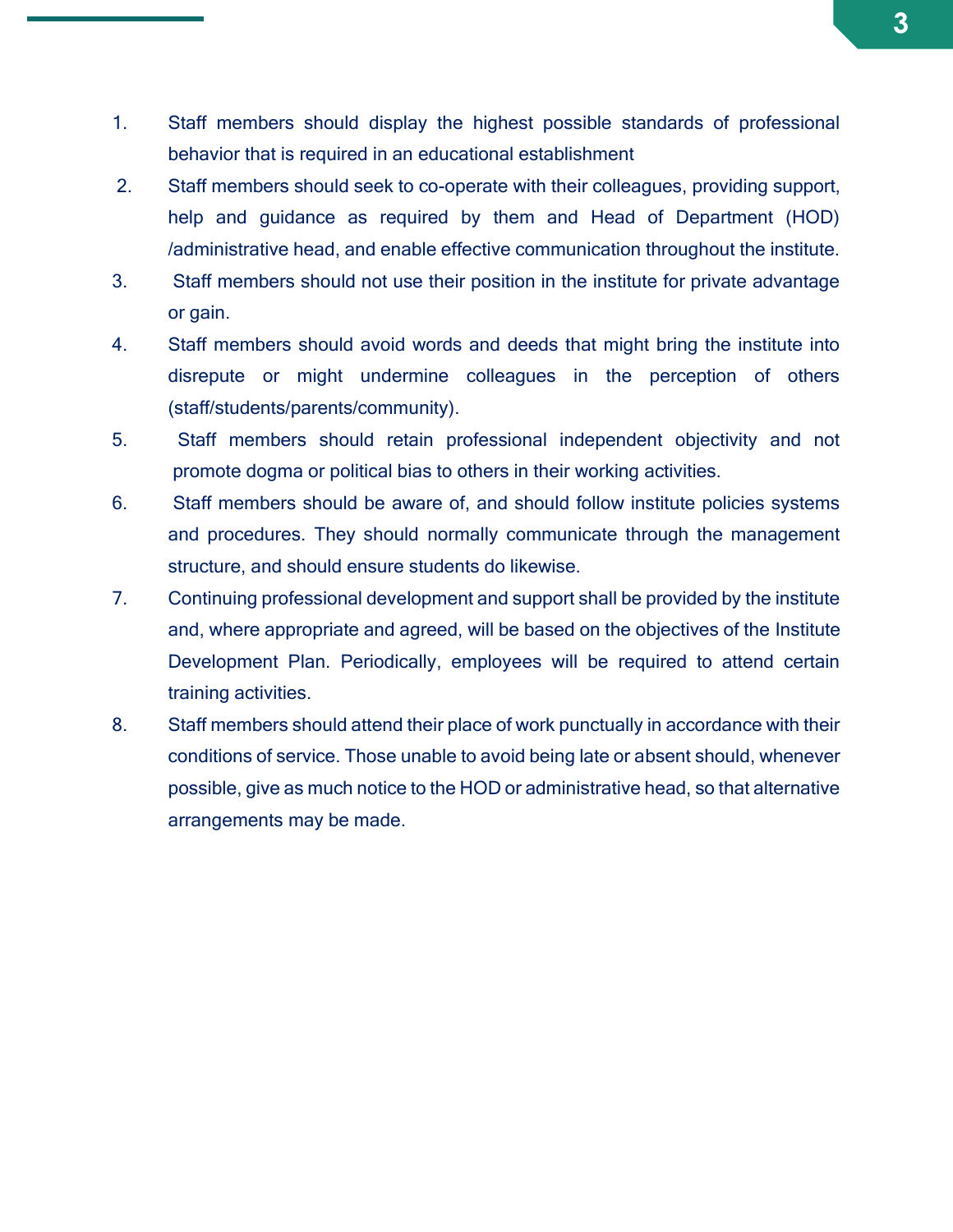#### **Confidentiality**

Staff shall maintain the appropriate levels of confidentiality with respect to student and staff records and other sensitive matters. They should take care not to discuss issues of particularly sensitive matters within the institute community which could cause distress to institute staff, students or parents

#### Professional Behavior

Professional behavior is a generic term, but within this Code of Conduct includes such aspects as:

- Acting in a fair, courteous and mature manner to students, colleagues and other stakeholders;
- Co-operating and liaising with colleagues, as appropriate, to ensure students receive a coherent and comprehensive educational service;
- endeavoring to assist the institute achieve its corporate and strategic objectives in particular, by adopting a positive attitude to marketing and the achievement of quality and equality respect for institute property;
- Maintaining the image of the institute through standards of dress, general courtesy, correct use of institute stationery, etc.;
- Taking responsibility for the behavior and conduct of students in the classroom and sharing such responsibility elsewhere on the premises;
- Being fit for work (i.e not adversely influenced by drugs, alcohol, etc.);
- Being familiar with job requirements (eg proper preparation, use of suitable methods/systems, maintenance of appropriate/required records, etc), including keeping up-to-date with developments relevant to the job;
- Being familiar with communication channels and Institute procedures applicable to both students and staff;
- Ensuring all assessments/exams/tests are conducted in a fair and proper (prescribed) manner, and that procedures are strictly followed with respect to confidentiality and security;
- Respect for the rights and opinions of others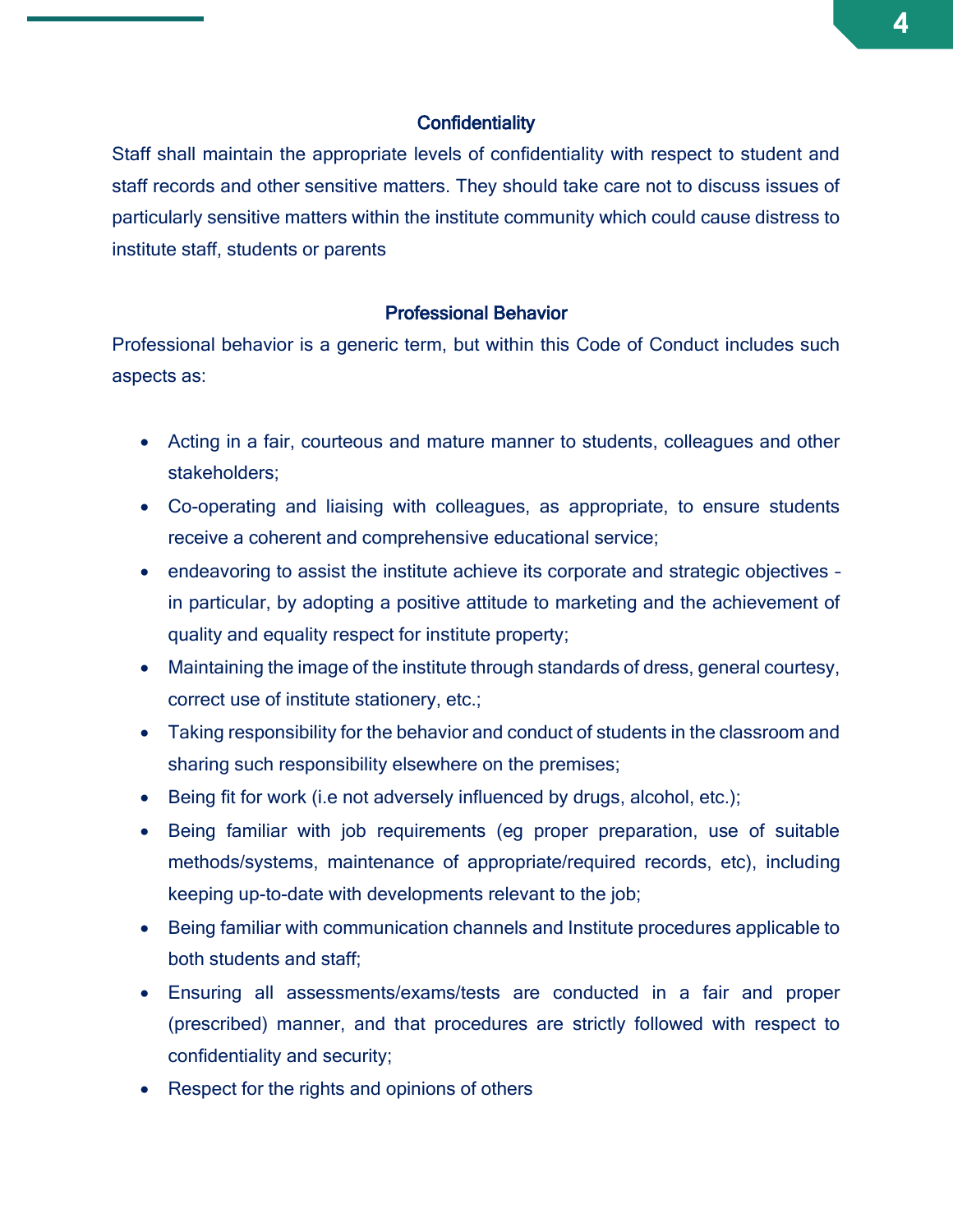#### Disciplinary Rules

The following are examples of behavior which the institute finds unacceptable. The list is not exhaustive and it is acknowledged that it will be necessary to exercise judgment in all cases and to be fair and reasonable in all the circumstances

- . Any form of physical/verbal violence towards students.
- Physical violence, actual or threatened towards other staff or visitors to the Institute.
- Sexual offences, sexual insults or sexual discrimination against students, other staff or visitors to the Institute
- Racial offences, racial insults or racial discrimination against students, other staff or visitors to the Institute.
- Theft of Institute money or property and of money or property of colleagues or visitors to the Institute. Removal from Institute premises of property which is not normally taken away without the express authority of the Director / Principal or of the owner of the property may be regarded as gross misconduct.
- Deliberate falsification of documents such as time sheets, bonus sheets, subsistence and expense claims for the purpose of gain.
- Acceptance of bribes or other corrupt financial practices.
- Willful damage of Institute property or of property belonging to other staff or visitors to the Institute.
- Willful disregard of safety rules or policies affecting the safety of students, other staff or visitors to the Institute.